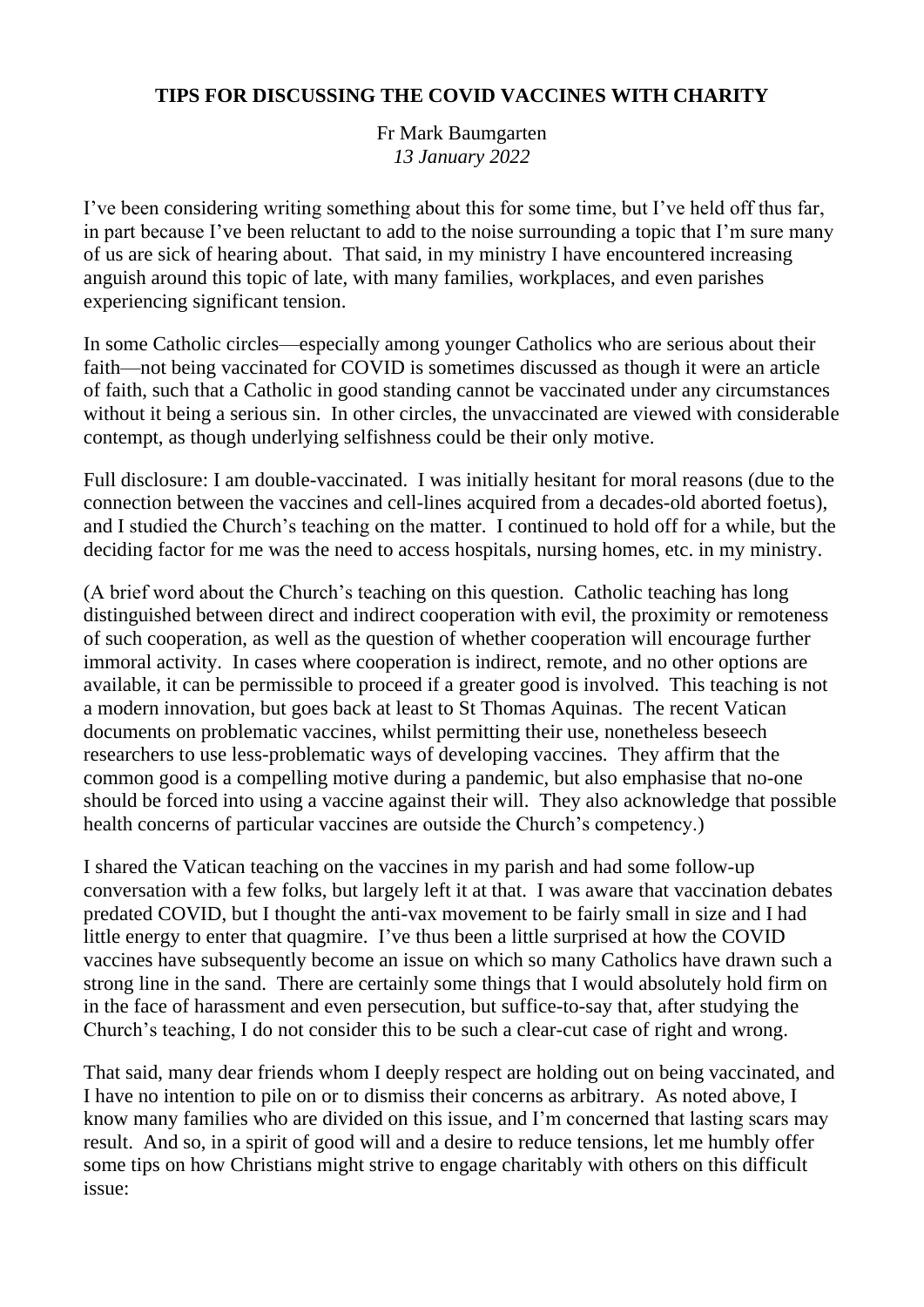- Start with prayer.

- Strive to discern and do God's will in all things.

- Have the humility to acknowledge the difficulty in discerning God's will, and don't presume to know it with absolute certainty.

- Be consoled in knowing that the collective tension and drama of the present moment will pass, and strive not to burn bridges in the meantime.

- In all things, charity. Presume goodwill on the part of your interlocutor. Don't impugn motives.

- That said, some people (on all sides) seem to need a battle to fight to get out of bed in the morning. If your interlocutor seems intent on picking a fight, it may be best to wait for another opportunity (consider how often Christ was silent in the face of hostile opposition).

- Don't overstate your position, and strive to engage with the strongest version of your interlocutor's position.

- Distinguish between the various objections that are raised regarding the vaccines (e.g. moral concerns, health concerns, opposition to being forced), and discuss them separately, teasing out the primary obstacle if there is one.

- Don't conflate objections. One can acknowledge, for instance, that the approach of various governments has possibly been excessively harsh or otherwise poorly handled, whilst nonetheless deciding to be vaccinated for other reasons.

- Note that health concerns go both ways. Some are concerned that the vaccines carry unknown health risks, while others are concerned that not being vaccinated can place themselves and others at greater risk.

- Considerations of conscience also go both ways. For some, the connection with foetal cell lines or a desire to resist coercion weighs heavily on their conscience. For others, the prospect of people becoming sick or dying whilst under their care (which can include leaders of governments and other institutions), or the need to provide for one's family, also weighs heavily on their conscience. Respect your interlocutor's conscience, even if it has led them to a different conclusion from you. Note also the responsibility we all have to ensure that our conscience is well-formed.

## *If vaccinated for COVID:*

- Acknowledge the courage it takes for the unvaccinated to take such a stand in the face of significant societal pressure, knowing the consequences to jobs, courses of study, relationships, to say nothing of the manifold inconveniences involved. Note also the significant peer pressure exerted within some groups not to be vaccinated, resulting in pressure from both sides.

- Be aware that our fallen human nature makes it difficult for any of us to step back from a strongly-held conviction, even if one's circumstances or understanding changes. The further one goes in taking a stand, the harder it is to subsequently change course.